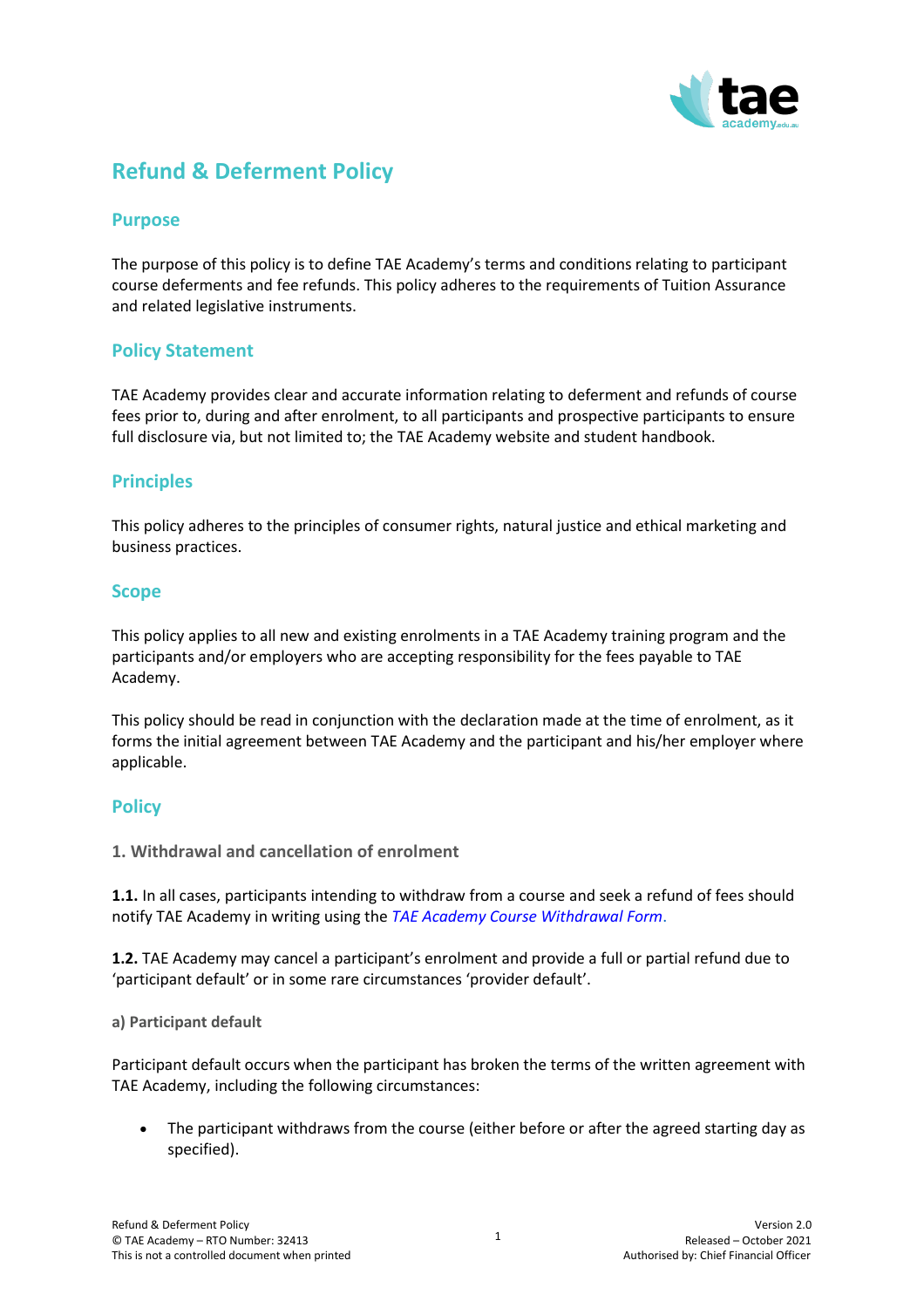

- The participant fails to commence the course due to not meeting any applicable conditions of course entry
- The participant fails to commence the course on the agreed starting day without a valid reason
- The participant fails to pay an amount payable to TAE Academy by the due date specified
- Serious misbehaviour or misconduct by the participant (Refer to the Student Handbook for further information and definition in this context)

#### **b) Provider default**

Provider default occurs when TAE Academy has broken the terms of the written agreement with the participant, including but not limited to the following circumstances:

- TAE Academy fails to start providing the course to the participant at the agreed location on the agreed starting day
- After the course starts but before it is completed, TAE Academy ceases to provide the course to the participant at the agreed location (in the same city or town)

In the unlikely event that TAE Academy defaults, an alternative training option may be offered to the participant. The participant is entitled to accept this offer or decline and apply for a refund of any unused tuition fees in accordance with this policy and the principles of tuition assurance. Tuition Assurance is an initiative of the Australian Government to protect students whose education providers are unable to fully deliver their course of study. For more information, please visit: <https://www.dese.gov.au/tps>

#### **1.5. Cancellation of enrolment due to participant (or employer) failure to pay fees**

In the event that a participant opts into a payment plan, all course fees payable will be specified on an itemised payment schedule as part of the written agreement between the participant and TAE Academy. Failure to submit fees payable in accordance with the schedule will result in participant default and suspension of the course enrolment (s).

If fees payable are not received by the due date, the participant will be notified in writing and will be given a period of 7 business days (from the date of notification) in which time payment must be made. Failure to do so will result in suspension of enrolment (s).

## **2. Refund Policy**

**2.1** All applications for refund should be made in writing via the *TAE Academy Course Withdrawal (inc. Refund Application) Form* and submitted to [admin@taetrainingacademy.com.au](mailto:admin@taetrainingacademy.com.au)

A withdrawal form and refund request form will only be supplied at the request of the participant. Only once the fully and correctly completed withdrawal and refund form has been received in writing by TAE Academy, will the participant be withdrawn from the course and refund processed (if applicable). The participant will be notified via email of the outcome of their request(s).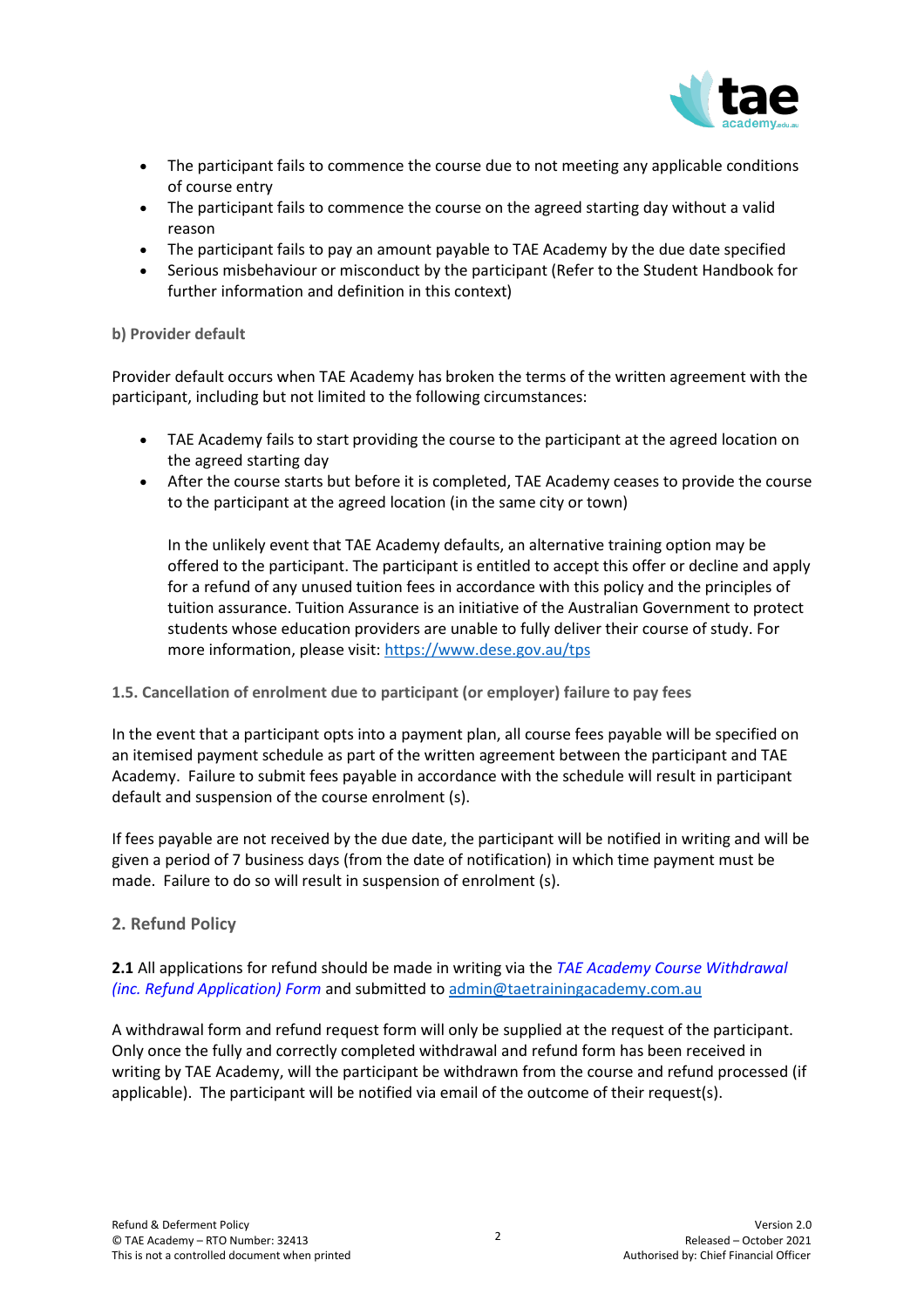

## **2.2. Full Refunds**

- Where the participant withdraws within 7 days from enrolment.
- Where an offer to the participant for a place in a course is withdrawn by TAE Academy, a full refund will be made.
- In the event that TAE Academy 'provider defaults' and is unable to deliver the agreed course, a full refund of fees will be made
- In the event that (provable) illness of the participant or close family member of the participant (parent, sibling, spouse or child) prevents them from commencing the course a full refund less the administration fee will be made.

Note. Refunds in these circumstances are not automatic, they must be applied for and are at the discretion of TAE Academy.

# **2.3 Other Refunds**

|                                | <b>Refund Amount</b>                                   |                                                                   |
|--------------------------------|--------------------------------------------------------|-------------------------------------------------------------------|
| <b>Course Fee Value</b>        | less than $$1,000$                                     | greater than \$1,000                                              |
| Within 30 days of<br>enrolment | Refund course fees less \$200<br>administration charge | 30% will be retained as administration<br>charge and 70% refunded |
| 30-90 days                     | No refund will apply                                   | 50% will be retained as administration<br>charge and 50% refunded |
| 90 days from<br>enrolment      | No refund will apply                                   |                                                                   |

#### **Note.**

- For enrolments where a participant has elected instalment payments, refunds are not applicable if all instalments are not paid (including instalments that have not been invoiced).
- Where the participant's enrolment is cancelled by TAE Academy, including but not limited to cancellation caused by gross misconduct, plagiarism or collusion, any illegal or unlawful conduct by the participant, no refund will be made.